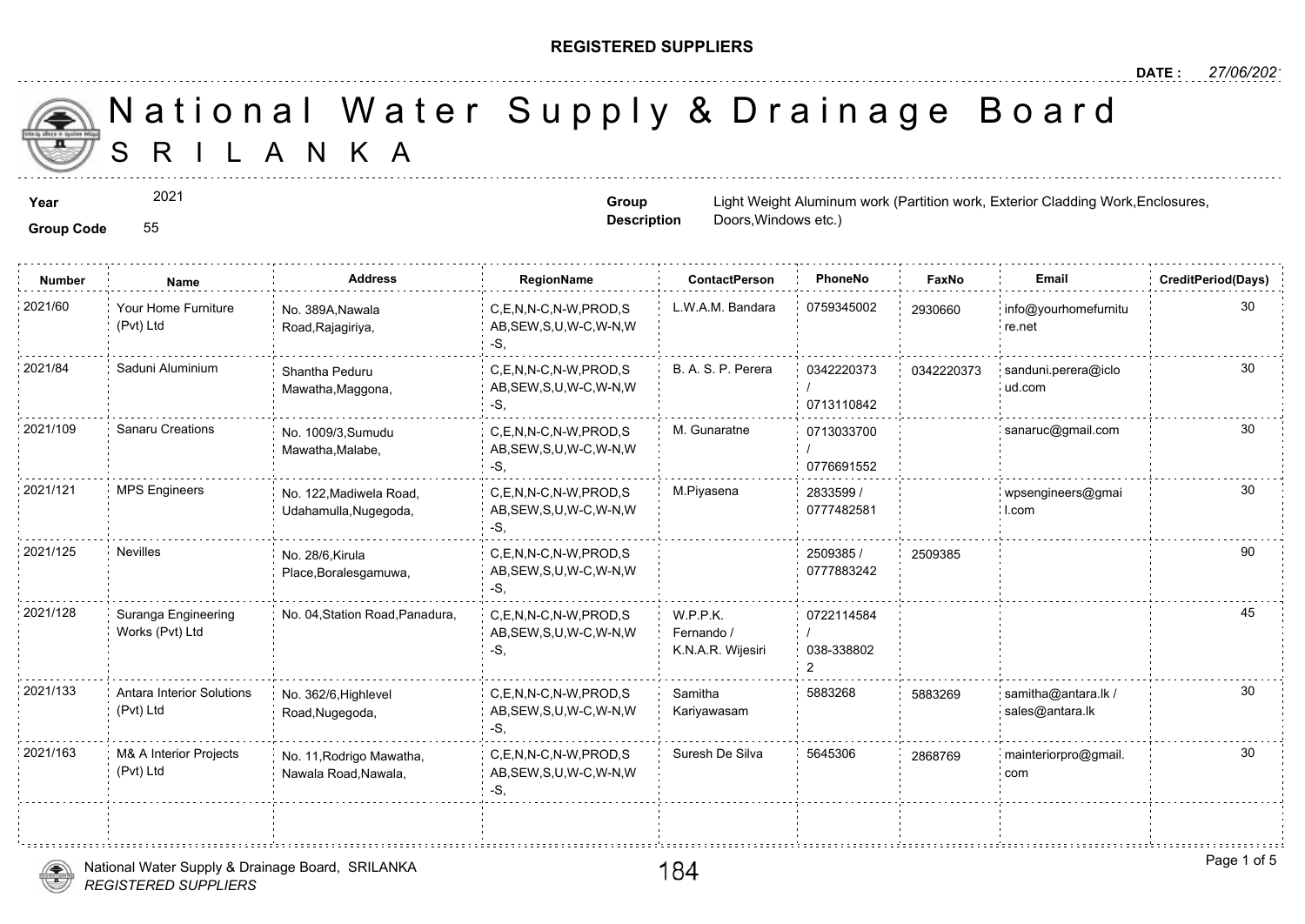

2021

**Group Description**

**Year**  $2021$  and  $2021$  and  $2021$  and  $2021$  and  $2021$  and  $2021$  and  $2021$  and  $2021$  and  $2021$  and  $2021$  and  $2021$  and  $2021$  and  $2021$  and  $2021$  and  $2021$  and  $2021$  and  $2021$  and  $2021$  and  $2021$  and  $2021$ Doors,Windows etc.)

**Group Code** 55

| <b>Number</b> | <b>Name</b>                                           | <b>Address</b>                                                       | RegionName                                                   | <b>ContactPerson</b>            | PhoneNo                                | Faxl   |
|---------------|-------------------------------------------------------|----------------------------------------------------------------------|--------------------------------------------------------------|---------------------------------|----------------------------------------|--------|
| 2021/187      | Hollyca System                                        | No.<br>149/1/A, Thalawatta, Peradeniya                               | C,E,N,N-C,N-W,PROD,S<br>AB, SEW, S, U, W-C, W-N, W<br>$-S$ . | Rodrigo                         | 0705010994<br>0772556311               | 798186 |
| 2021/234      | Soni Enterprises (Pvt)<br>Ltd                         | 413/4, Victor Jayasooriya<br>Mawatha,<br>Kahatagastenna, Ruwanwella, | C.E.N.N-C.N-W.PROD.S<br>AB, SEW, S, U, W-C, W-N, W<br>$-S$ . | R.D.<br>Nimalaweera             | 0362266151<br>0777577995<br>0773924049 | 036226 |
| 2021/242      | <b>Chamila Constructions</b>                          | No. 31/42. Skandadevala<br>Mawatha, Obesekarapura, Raja<br>giriya,   | C,E,N,N-C,N-W,PROD,S<br>AB, SEW, S, U, W-C, W-N, W<br>-S.    |                                 | 0715129045                             |        |
| 2021/245      | Chanaka Constructions                                 | No. 59/8, Dharmashala<br>Mawatha,<br>Obesekarapura, Rajagiriya,      | C.E.N.N-C.N-W.PROD.S<br>AB, SEW, S, U, W-C, W-N, W<br>-S,    |                                 | 0712440907                             |        |
| 2021/276      | Axil Engineering (Pvt)<br>Ltd                         | 77-B, Samagi Mawatha,<br>Maharagama Road,<br>Mampe, Piliyandala,     | C.E.N.N-C.N-W.PROD.S<br>AB, SEW, S, U, W-C, W-N, W<br>$-S$ . | Chathura Perera                 | 0761369960<br>/2618687                 |        |
| 2021/278      | Chamara Engineering<br>(Pvt) Ltd                      | 315/A, Awissawella<br>Road, Wellampitiya,                            | C.E.N.N-C.N-W.PROD.S<br>AB, SEW, S, U, W-C, W-N, W<br>-S.    | Prabath<br>Wijayawardana        | 2534933/<br>0718879650                 | 071937 |
| 2021/279      | <b>Construction and Mini</b><br>Well System (Pvt) Ltd | 52/8, Kudabuthgamuwa, Angod<br>a,                                    | C,E,N,N-C,N-W,PROD,S<br>AB, SEW, S, U, W-C, W-N, W<br>-S.    | Chathura<br>Sandakelum          | 5928119 /<br>0777358863<br>0773008863  |        |
| 2021/351      | <b>Akus Enterprises</b>                               | No. 326/26, Vijayaba<br>Pedasa, Ihalakaragahamuna, K<br>adawatha,    | C,E,N,N-C,N-W,PROD,S<br>AB, SEW, S, U, W-C, W-N, W<br>-S,    | Anura / Shakya<br>Ranasinghe    | 2975923/<br>0718152318                 |        |
| 2021/353      | T.T.N. Construction                                   | No. 190/3A, Mahawatta<br>Road, Egodauyana, Moratuwa,                 | C.E.N.N-C.N-W.PROD.S<br>AB, SEW, S, U, W-C, W-N, W<br>-S,    | Nimesha<br>Madushanka<br>Perera | 0770654487<br>0772645638               |        |
|               |                                                       |                                                                      |                                                              |                                 |                                        |        |

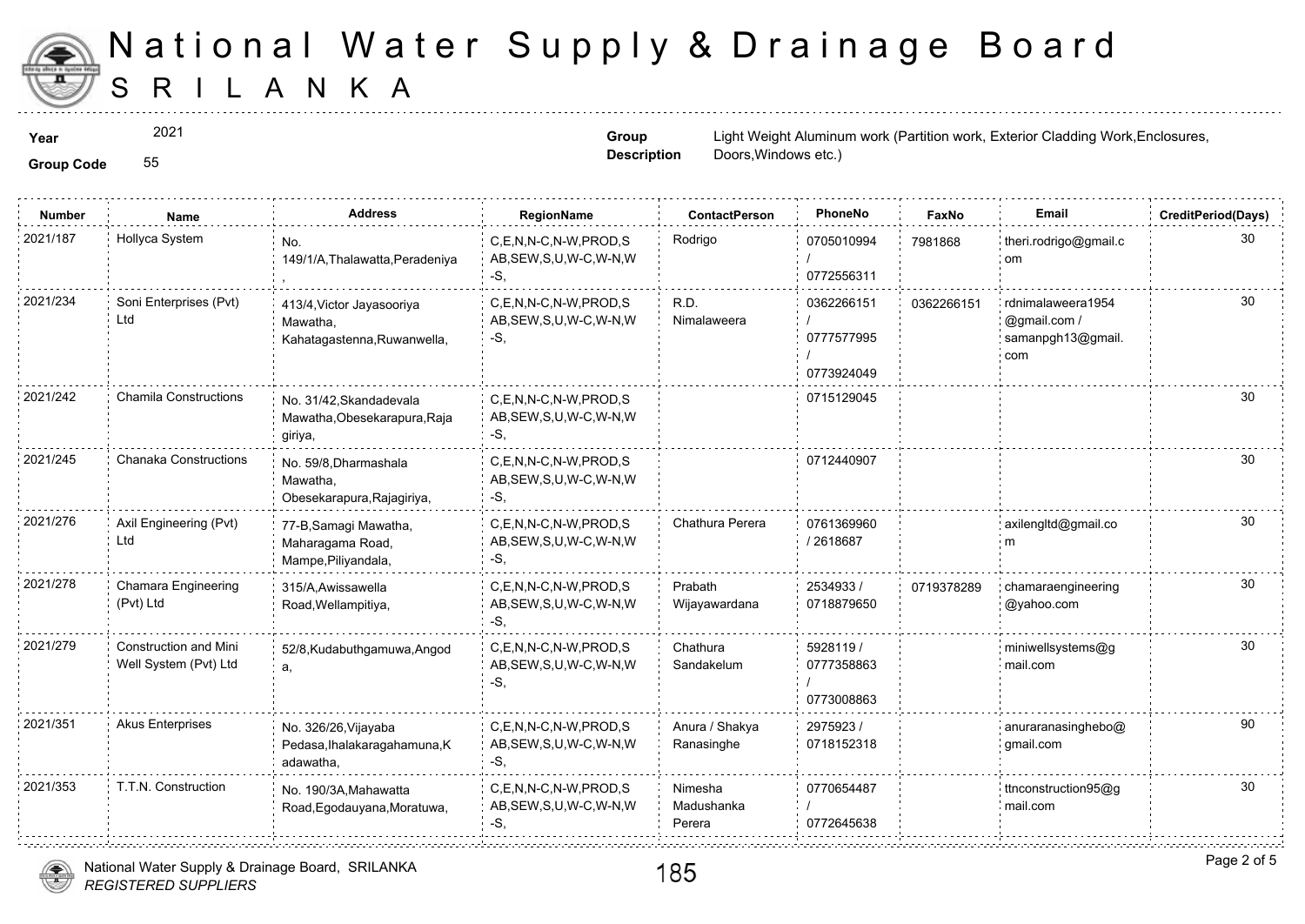

**Group Code** 55 2021

**Group Description**

**Year**  $2021$  and  $2021$  and  $2021$  and  $2021$  and  $2021$  and  $2021$  and  $2021$  and  $2021$  and  $2021$  and  $2021$  and  $2021$  and  $2021$  and  $2021$  and  $2021$  and  $2021$  and  $2021$  and  $2021$  and  $2021$  and  $2021$  and  $2021$ Doors,Windows etc.)

| <b>Group Code</b> |  |
|-------------------|--|

| <b>Number</b> | Name                                                        | <b>Address</b>                                              | RegionName                                                   | <b>ContactPerson</b>    | PhoneNo                                | Faxl   |
|---------------|-------------------------------------------------------------|-------------------------------------------------------------|--------------------------------------------------------------|-------------------------|----------------------------------------|--------|
| 2021/358      | MEP Engineering &<br>Trading Company (Pvt)<br>Ltd.          | No. 1076/E, Kumaragewatta<br>Road, Pelawatta, Battaramulla, | C,E,N,N-C,N-W,PROD,S<br>AB, SEW, S, U, W-C, W-N, W<br>-S,    | Ishan Perera            | 4347237/38                             | 279191 |
| 2021/366      | <b>Ekamuthu Construction</b><br>& Engineers (Pvt) Ltd.      | No.<br>188/115B, Moonamalewathta, H<br>omagama,             | C,E,N,N-C,N-W,PROD,S<br>AB, SEW, S, U, W-C, W-N, W<br>-S,    | S Ramjith /<br>Hansa    | 2753277 /<br>0710480019<br>0777250519  | 275327 |
| 2021/383      | Roshan Aluminium<br><b>Fabrication Civil</b><br>Engineering | No. 9/A, Pokuna<br>Road, Boralesgamuwa,                     | C,E,N,N-C,N-W,PROD,S<br>AB, SEW, S, U, W-C, W-N, W<br>-S,    | Roshan Perera           | 0766270907<br>0722809150<br>0753433435 |        |
| 2021/385      | Weer Holdings                                               | No. 3C, Station<br>Road, Ratmalana,                         | C,E,N,N-C,N-W,PROD,S<br>AB, SEW, S, U, W-C, W-N, W<br>-S,    | Jayaweera               | 2623045 /<br>0704383138<br>/4383381    | 262304 |
| 2021/397      | New Interiors (Pvt) Ltd.                                    | No. 53/A, Kossinnawatta,<br>Katuwawala, Boralesgamuwa,      | C,E,N,N-C,N-W,PROD,S<br>AB, SEW, S, U, W-C, W-N, W<br>-S,    | Kavinda Perera          | 7388133/<br>4303636                    |        |
| 2021/424      | T.C.I. Enterprises (Pvt)<br>Ltd.                            | No. 181, Nawala<br>Road, Nugegoda,                          | C.E.N.N-C.N-W.PROD.S<br>AB, SEW, S, U, W-C, W-N, W<br>$-S,$  | D Manjula<br>Priyankara | 2817881 /<br>0702710357<br>0710489895  | 281269 |
| 2021/431      | Welko (Pvt) Ltd.                                            | No. 35/9, Galle Road, Dehiwala,                             | C,E,N,N-C,N-W,PROD,S<br>AB, SEW, S, U, W-C, W-N, W<br>$-S$ . | Welikala                | 2727393/<br>0777480300                 | 271697 |
| 2021/450      | <b>British Construction</b>                                 | No.38, St. Anthony<br>Mawatha, Rilawulla, Kandana,          | C,E,N,N-C,N-W,PROD,S<br>AB, SEW, S, U, W-C, W-N, W<br>$-S,$  | Sharon Lantan           | 2231993/<br>071224561                  |        |
| 2021/460      | Bandusena<br>Construction &<br>Suppliers                    | No. 316, Dehiwala<br>Road, Boralesgamuwa,                   | C,E,N,N-C,N-W,PROD,S<br>AB, SEW, S, U, W-C, W-N, W<br>$-S,$  | Bandu                   | 0753433435                             |        |

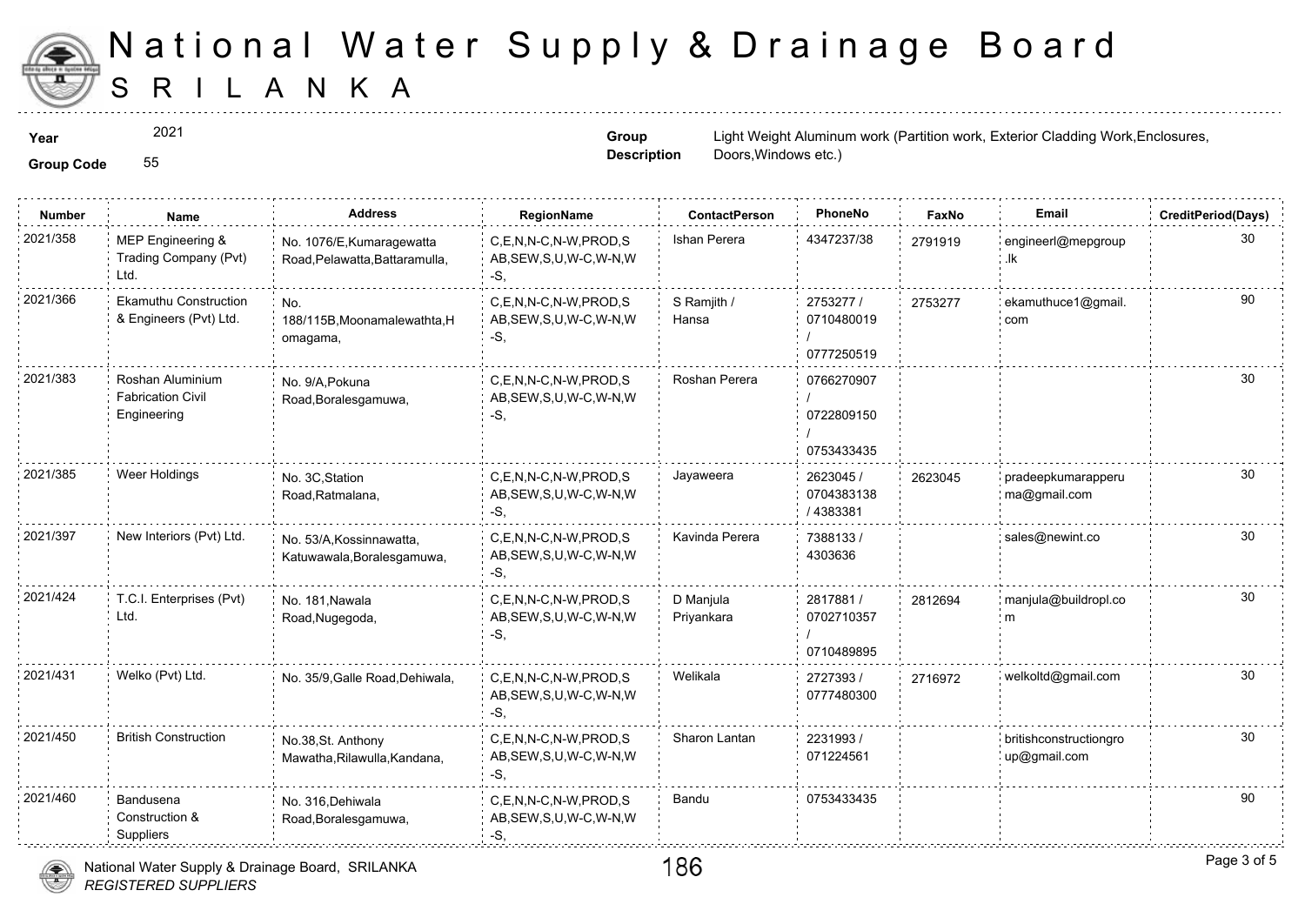

2021

**Group Description**

**Year**  $2021$  and  $2021$  and  $2021$  and  $2021$  and  $2021$  and  $2021$  and  $2021$  and  $2021$  and  $2021$  and  $2021$  and  $2021$  and  $2021$  and  $2021$  and  $2021$  and  $2021$  and  $2021$  and  $2021$  and  $2021$  and  $2021$  and  $2021$ Doors,Windows etc.)

**Group Code** 55

| <b>Number</b> | <b>Name</b>                                                 | <b>Address</b>                                                 | RegionName                                                   | <b>ContactPerson</b>  | PhoneNo                                              | Fax    |
|---------------|-------------------------------------------------------------|----------------------------------------------------------------|--------------------------------------------------------------|-----------------------|------------------------------------------------------|--------|
| 2021/461      | Luxman Aluminium<br><b>Fabricators</b>                      | No. 27/1A, Temple Road,<br>Ekala, Ja-Ela,                      | C.E.N.N-C.N-W.PROD.S<br>AB, SEW, S, U, W-C, W-N, W<br>-S,    | Lakshaman<br>Mendis   | 0713174161                                           |        |
| 2021/462      | Pramuka Construction<br>& Engineering<br>Company (Pvt) Ltd. | No. 44/13, Pokuna<br>Mawatha, Boralesgamuwa,                   | C,E,N,N-C,N-W,PROD,S<br>AB, SEW, S, U, W-C, W-N, W<br>$-S$ , |                       | 0766270907                                           |        |
| 2021/469      | SAW Engineering (Pvt)<br>Ltd.                               | No. 52, Makola<br>North, Makola, Kiribathgoda,                 | C.E.N.N-C.N-W.PROD.S<br>AB, SEW, S, U, W-C, W-N, W<br>$-S$ , | Anupama<br>Abeyrathna | 2908366 /<br>2987542 /<br>0722333033                 | 290837 |
| 2021/486      | St. Theresa Industries<br>(Pvt) Ltd.                        | No. 399, Gunasekara<br>Mawatha, Heiyanthuduwa,                 | C,E,N,N-C,N-W,PROD,S<br>AB, SEW, S, U, W-C, W-N, W<br>$-S$ . | Erandika<br>Subashani | 4651777                                              | 489781 |
| 2021/548      | <b>Millennium Solution</b>                                  | No. 49, Kandy<br>Road, Peliyagoda,                             | C.E.N.N-C.N-W.PROD.S<br>AB, SEW, S, U, W-C, W-N, W<br>$-S$ . | Subash<br>Madumadawa  | 0766327580<br>0117090701                             |        |
| 2021/549      | Gamage Electrical &<br>Construction                         | No. 797/2, Kawanthissa<br>Mawatha, Waragoda<br>Road, Kelaniya, | C,E,N,N-C,N-W,PROD,S<br>AB, SEW, S, U, W-C, W-N, W<br>$-S$ . | <b>GNK Perera</b>     | 0723234091<br>0713578173                             |        |
| 2021/566      | Civil Engineering<br>Construction and<br>Laboratory         | 54, Pasyala Road, Haggallam<br>Ellakkala, Via Nittambuwa,      | C.E.N.N-C.N-W.PROD.S<br>AB, SEW, S, U, W-C, W-N, W<br>-S.    | Sisira<br>Hewagamage  | 0332286289<br>0711062630<br>0778420172<br>0716906524 | 033228 |
| 2021/576      | Indesign Interiors and<br>Beyond                            | No. 288/12G, Royal<br>Gardens, Rajagiriya,                     | C,E,N,N-C,N-W,PROD,S<br>AB, SEW, S, U, W-C, W-N, W<br>$-S$ , | Dulari Jayasinghe     | 0778944555                                           |        |
|               |                                                             |                                                                |                                                              |                       |                                                      |        |